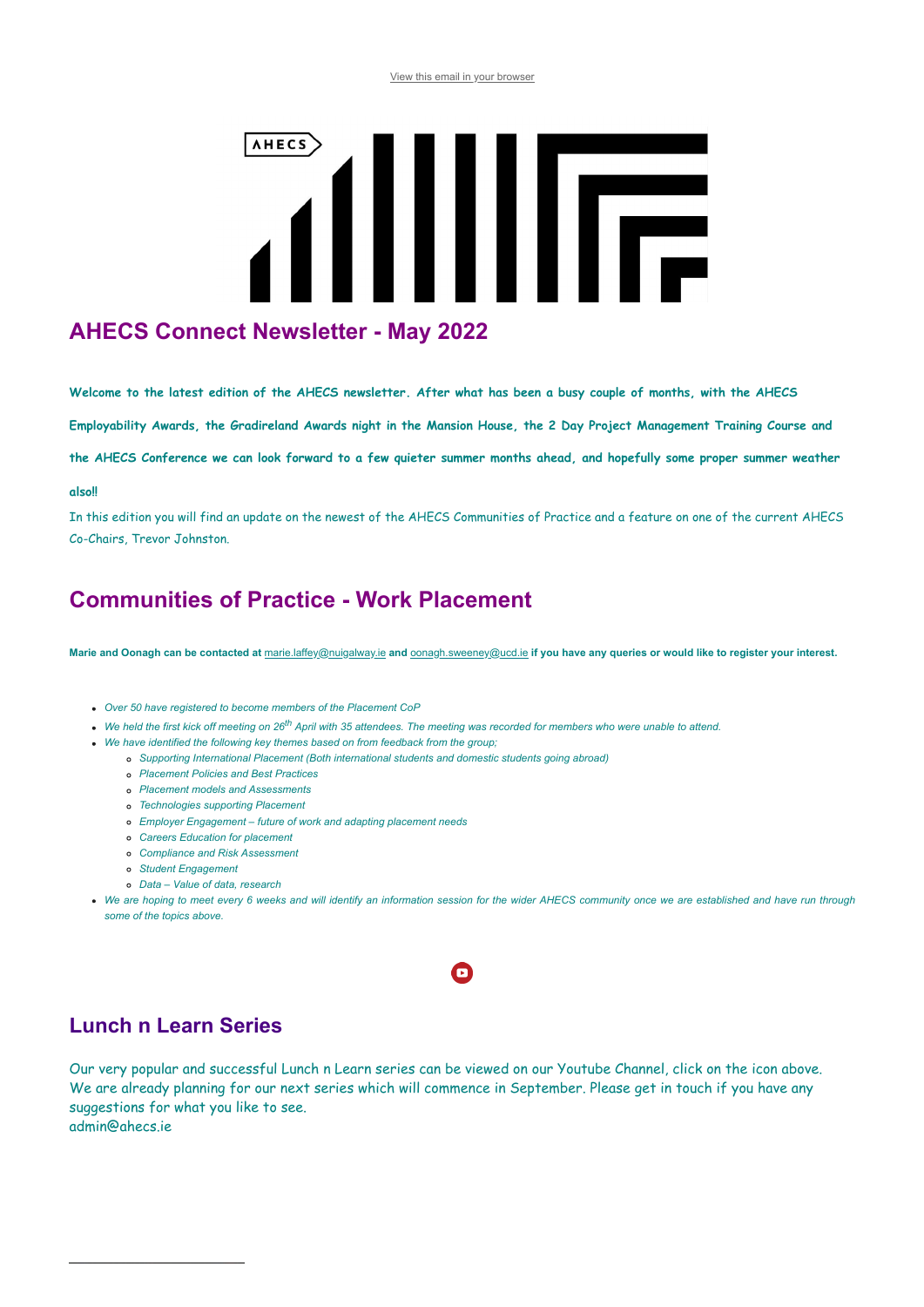

## **Questions and Answers with a Careers Advisor**

**Trevor Johnston, Head of Careers, Employability & Skills at Queen's University Belfast and current AHECS Co Chair, features this month.**

#### **Name**

Trevor Johnston

#### **Length of time and route into careers**

I joined Queen's in 2013 and I was new to Higher Education when I joined Queen's. Prior to that I was in a number of Business Development and Project Manager roles in the private sector and also led the development of an all island INTERREG project on renewable energy technologies. Prior to joining Queen's I also led the development of a National Skills Academy in England. I was recruited into Queen's to set up the Employer Engagement team and it has been quite a journey over the last decade!

#### **What is the best piece of advice you have been given when you started in Careers?**

I have been given lots of advice over the years. Someone said to me "everybody is brilliant at one thing". As I have been part of teams and led teams over the years I have always been amazed at the hidden potential that is inside people, especially the quiet ones!

#### **What has been your most exciting project you have been involved in?**

I have been involved in many projects over the last decade at Queen's. Perhaps the most exciting and also the most recent is over the last year, leading the team of student and academic services as we prepare to move into a new purpose built, state of the art building One Elmwood, bringing all of the student services together under one roof, with the Careers Cube front and centre of the new building. It will give us so many opportunities moving forward. It has been an exciting and challenging project but one that will improve the student experience and create a vibrant student community at the heart of the campus.

#### **What is the best experience you have had in your role?**

I've had many great experiences in my role from trying new innovative ways to engage students, to growing the Graduate Recruitment fairs, and meeting many great colleagues from around the world at the Global Careers Summit in Toronto. I also have had many great times with AHECS colleagues and have many fond memories of the last few years!

#### **What do you love to do in your spare time?**

I am a massive football fan, supporting the most successful club in England – Liverpool FC. I also have a dog called Bobby. PS I don't have a favourite Liverpool player but my dog is called Bobby! Some of you have no idea what that means and that's ok!